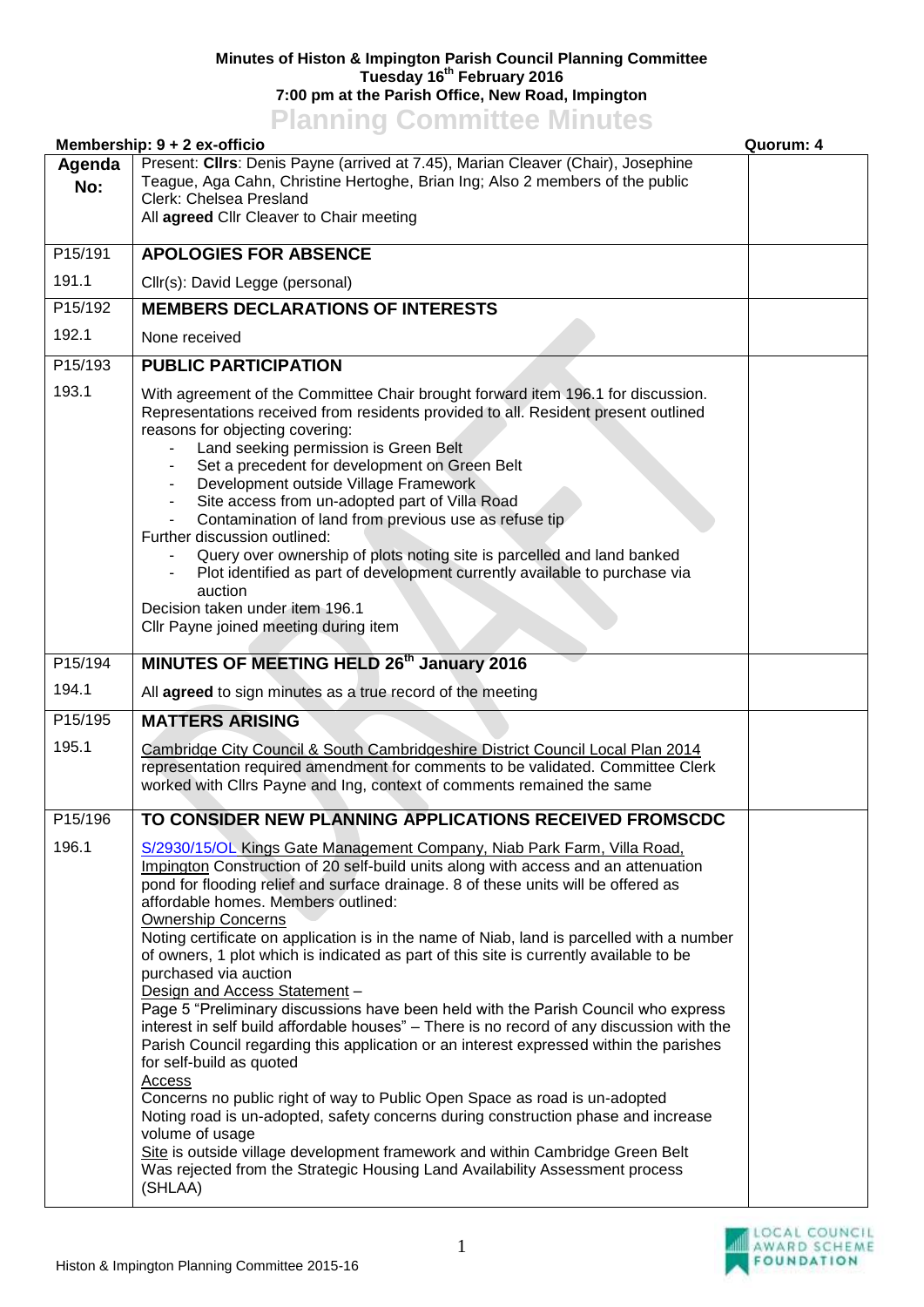|       | Proposed location of flood relief was formally used as a refuse tip, concerns of                                                                                       |                 |
|-------|------------------------------------------------------------------------------------------------------------------------------------------------------------------------|-----------------|
|       | contamination                                                                                                                                                          |                 |
|       | Although application is outline, affordable housing proposed is not 'pepper-potted'                                                                                    |                 |
|       | throughout site<br>Flood/Drainage                                                                                                                                      |                 |
|       | A large proportion of the site is within flood zones 2 and 3, an area of the village which                                                                             |                 |
|       | is known for flood risk issues                                                                                                                                         |                 |
|       | Measures are not demonstrated that the proposed development will not create an                                                                                         |                 |
|       | increased risk of flooding from surface water.                                                                                                                         |                 |
|       | The Parish Council are supportive of the comments submitted by Cambridgeshire                                                                                          |                 |
|       | County Council dated 10/02/2016, although ground conditions on this site being clay                                                                                    |                 |
|       | sub-soil are not suitable for SUDS                                                                                                                                     |                 |
|       | Landscape – quoting SCDC's site assessment from the Local Plan: "Significant<br>Negative Impact (Development conflicts with landscape character, with significant      |                 |
|       | negative impacts incapable of mitigation. The site is on edge of the village and has a                                                                                 |                 |
|       | soft boundary, with trees and scrub providing a buffer between the built-up area and                                                                                   |                 |
|       | the wide countryside. It provides an area of contrast with the wide open landscape. The                                                                                |                 |
|       | land is within Green Belt in an area where development would have significant adverse                                                                                  |                 |
|       | impact on Green Belt purposes and functions, where the landscape is open with long                                                                                     |                 |
|       | views to be had across towards Cambridge and Girton"                                                                                                                   |                 |
|       | Townscape – quoting SCDC's site assessment from the Local Plan: "Minor Negative                                                                                        |                 |
|       | Impact (development conflicts with townscape character, minor negative impacts<br>incapable of mitigation). The Character of this part of the village in linear estate |                 |
|       | development with intermittent hedging to the east forming a fairly exposed edge to                                                                                     |                 |
|       | farmland. The land is within Green Belt in an area where development would have                                                                                        |                 |
|       | significant adverse impact on Green Belt purposes and functions, where the landscape                                                                                   |                 |
|       | is open with long views to be had across towards Cambridge and Girton"                                                                                                 |                 |
|       | Noise - Potential for traffic noise from A14                                                                                                                           |                 |
|       | All agreed to make a recommendation of refusal.                                                                                                                        |                 |
|       | 2 members of the public left the meeting<br>Committee Clerk to request application be considered by SCDC Planning Committee,                                           |                 |
|       | District Councillors to be notified of request                                                                                                                         |                 |
|       |                                                                                                                                                                        |                 |
| 196.2 | S/0062/16/FL Joanna Goodrick, 37 Manor Park, Histon Proposed single storey rear                                                                                        |                 |
|       | extension and two storey side extension. Noting plot size, all agreed to make a                                                                                        |                 |
|       | recommendation of approval. Conditioning:                                                                                                                              |                 |
|       | - Use of outbuilding for purposes ancillary to the residential property known as 37                                                                                    |                 |
|       | Manor Park only                                                                                                                                                        |                 |
| 196.3 | S/0130/16/FL Mr John Claydon, Histon & Impington Junior School, The Green, Histon                                                                                      |                 |
|       | Increase the area of hard playground surrounding the existing playground to the north                                                                                  |                 |
|       | east perimeter of the school buildings. All agreed to make a recommendation of                                                                                         | <b>FLA Comm</b> |
|       | approval                                                                                                                                                               |                 |
|       | Finance, Legal and Administration Committee to be requested to check current status                                                                                    |                 |
|       | of covenant                                                                                                                                                            |                 |
| 196.4 | S/0139/16/FL Mrs K Hillen, 6 Howgate Road, Impington Two storey side and single                                                                                        |                 |
|       | storey front extensions. All agreed to make a recommendation of approval                                                                                               |                 |
|       |                                                                                                                                                                        |                 |
| 196.5 | S/3146/15/FL Mr Tommaso Fasulo, 4 & 5 New Road, Impington Bay window to No.4,                                                                                          |                 |
|       | bay window, dormer window and garage conversion to form annexe with dormer                                                                                             |                 |
|       | window to No.5. Al agreed to make a recommendation of no objections, conditioning                                                                                      |                 |
|       | use of annexe to ancillary use of the residential dwelling only. If annexe were to<br>become residential a change of use would be required                             |                 |
|       |                                                                                                                                                                        |                 |
| 196.6 | S/0090/16/FL Mr Ehsan Fallahi, 115 Hereward Close, Impington Alterations and                                                                                           |                 |
|       | extension to existing dwelling. All agreed to make a recommendation of refusal                                                                                         |                 |
|       | commenting:                                                                                                                                                            |                 |
|       | Overdevelopment of plot<br>$\blacksquare$                                                                                                                              |                 |
|       | No parking as shown on application form<br>$\blacksquare$                                                                                                              |                 |
|       | House built as sheltered accommodation which no longer applies, proposal<br>would take stock of much needed bungalows                                                  |                 |
|       | No consistent with pattern of development<br>$\blacksquare$                                                                                                            |                 |
|       |                                                                                                                                                                        |                 |
| 196.7 | S/0044/16/FL Stephens, 60 South Road, Impington Bay window and garage                                                                                                  |                 |